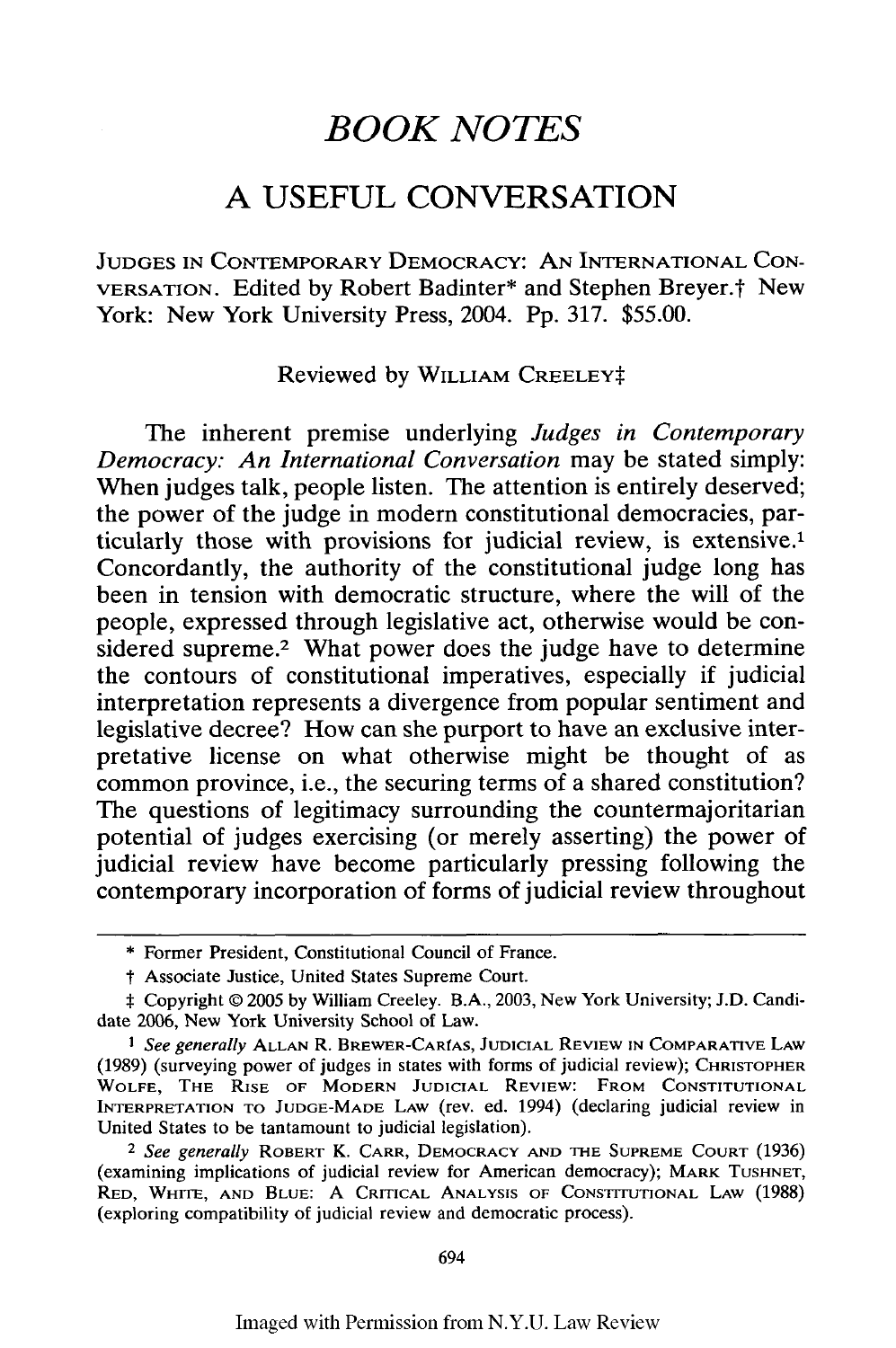Western European countries in the latter half of the past century.<sup>3</sup> No longer a vestige of American exceptionalism, judicial reviewand the accordant power of the judge-has become an integral feature of the modern democratic state.<sup>4</sup>

Similarly, respect for constitutions as ultimate expressions of the unimpeachable rights of citizens is no longer peculiarly American. Since judicial review now determines the limits of the "state according to law" across Western Europe, the "German *Rechstaat,* the French *6tat de droit,* the Spanish *estado de derecho* and the Italian *stato di diritto' '5* all are privy to the power of the judge as the final arbiter of what government may or may not do. The well-worn idea that constitutional democracies are governments "of laws, and not of men"<sup>6</sup> is untenable when considering the role of judicial activism in promulgating constitutional interpretations that guarantee rights and protections not specifically enumerated within that constitution's text. The ramifications of this type of judicial enterprise **by** no means present a novel subject for legal scholarship; the arguments bearing out the necessary inverse (i.e., that under regimes incorporating judicial review, constitutional democracies are governments of men and not of laws) are equally well-worn.

*5 Id.* at 7.

**6** Marbury v. Madison, 5 U.S. **(1** Cranch) 137, **163** (1803). Justice Marshall's famous (and "emphatic[ **]")** proclamation that the power of the judiciary is the power to "say what the law is" traditionally has been cited by many as the birth, at least symbolically, of American judicial review. *Id.* at 177. One reading of *Marbury* holds that with this declaration, perhaps the most profound (and certainly the most celebrated) instance of judicial activism, Marshall deemed interpretation of the Constitution to be the responsibility of the judiciary, thereby seizing an extremely potent piece of political turf both for himself and for all those who would wear the magisterial black robes after him. *See* William W. Van Alstyne, *A Critical Guide to* Marbury v. Madison, 1969 **DUKE** L.J. **1,** 2. However, using *Marbury* as shorthand for the beginning of American judicial review has become a controversial proposition in recent years. *See* David P. Currie, *The Constitution in the Supreme Court: The Powers of the Federal Courts, 1801-1835,* 49 U. CHI. L. REv. 646, 655 (1982) (arguing that concept of judicial review was "by no means new" in Supreme Court jurisprudence prior to *Marbury);* Larry D. Kramer, *The Supreme Court 2000 Term-Foreword: We the Court,* 115 HARV. L. REV. 4, 88-89 (2001) (arguing that *Marbury* "broke no new ground in the theory or practice of judicial review" and did not establish judicial supremacy in constitutional interpretation, but simply that "courts, too, can say what the Constitution means").

*<sup>3</sup> See* Mauro Cappelletti, *The Expanding Role of Judicial Review in Modem Societies, in* THE ROLE OF **COURTS IN** SOCIETY 79, 79-89 (Shimon Shetreet ed., 1988) (discussing rise of provisions for judicial review in post-World War II Europe).

*<sup>4</sup> See* BREWER-CARIAS, *supra* note 1, at **1** ("It has been said that judicial review is the most distinctive feature of the constitutional system of the United States of America, and it must be added that it is, in fact, the most distinctive feature of almost all constitutional systems in the world today.").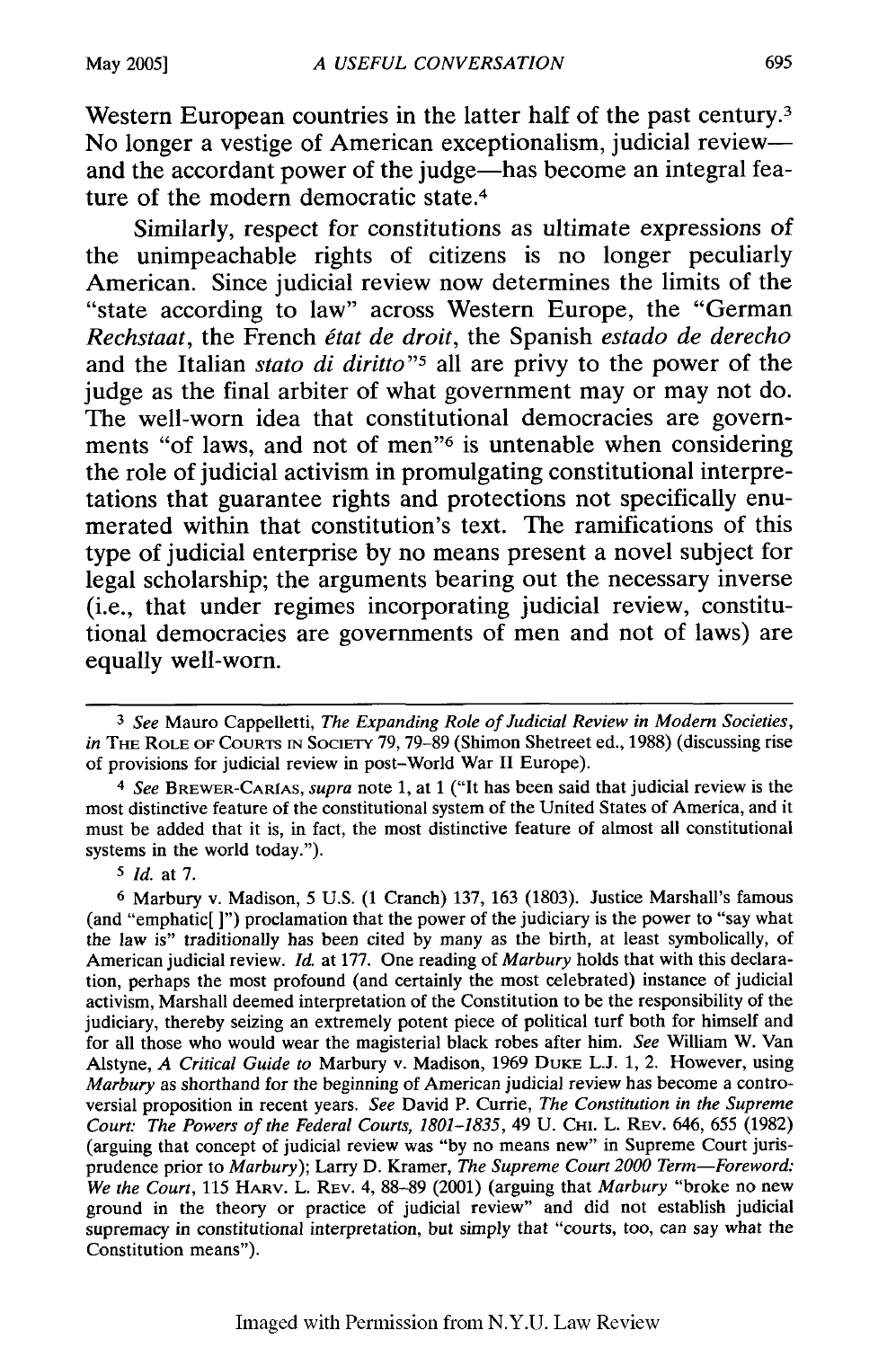Nonetheless, it is precisely the power of the judge to be the last word on constitutionality that provokes the examination of the judicial role in modern democratic society contained in *Judges in Contemporary Democracy-and* precisely what makes the book compelling. Because judges are powerful, and because judicial review is a human rather than mechanical act, insight into the judges' sentiments on the merits of their authority is inherently interesting. But the book's focus is broader than simple consideration of the legitimacy of judicial review; rather, *Judges in Contemporary Democracy* engages the cultural, social, and political implications of an increasingly powerful judiciary in the modern democratic state, exploring consequences from the informed point of view of those who have worn the robes. As such, the book is freed from the limiting confines of familiar debate and-infused with fresh perspective-launches ambitiously into more novel terrain.

*Judges in Contemporary Democracy* is an unusual book, a fact quickly acknowledged by its editors. In the opening sentence of the Preface, they happily describe what follows as "a work that does not fall within any traditional category of published material" (p. 1). This assertion is certainly true: Unlike most "legal" books, *Judges in Contemporary Democracy* is neither treatise nor argument, neither history nor prescription. Instead, the book is the "record of an organized conversation" (p. 1), a discussion focusing on the evolving role of the judge in modern Western democracies. The book's content is a conversation in the literal sense: inside, one finds a direct transcript of the dialogue. Like the book's format, the editors (Stephen Breyer, a sitting Supreme Court Justice, and Robert Badinter, a former President of France's Constitutional Council) too are unusual, and uniquely suited to the subject.

As the work is centrally a conversation, the book's appeal is found chiefly in the dialogue's participants, and since the conversation is international, so too are its voices. Breyer and Badinter have assembled a distinguished collection of legal minds to compare the role of the judiciary across national borders: Antonio Cassese, former President of the International Criminal Court for the Former Yugoslavia; Ronald Dworkin, Professor at New York University School of Law; Dieter Grimm, former Vice President of the Constitutional Court of Germany; and Gil Carlos Rodriguez Iglesias, former President of the Court of Justice of the European Communities.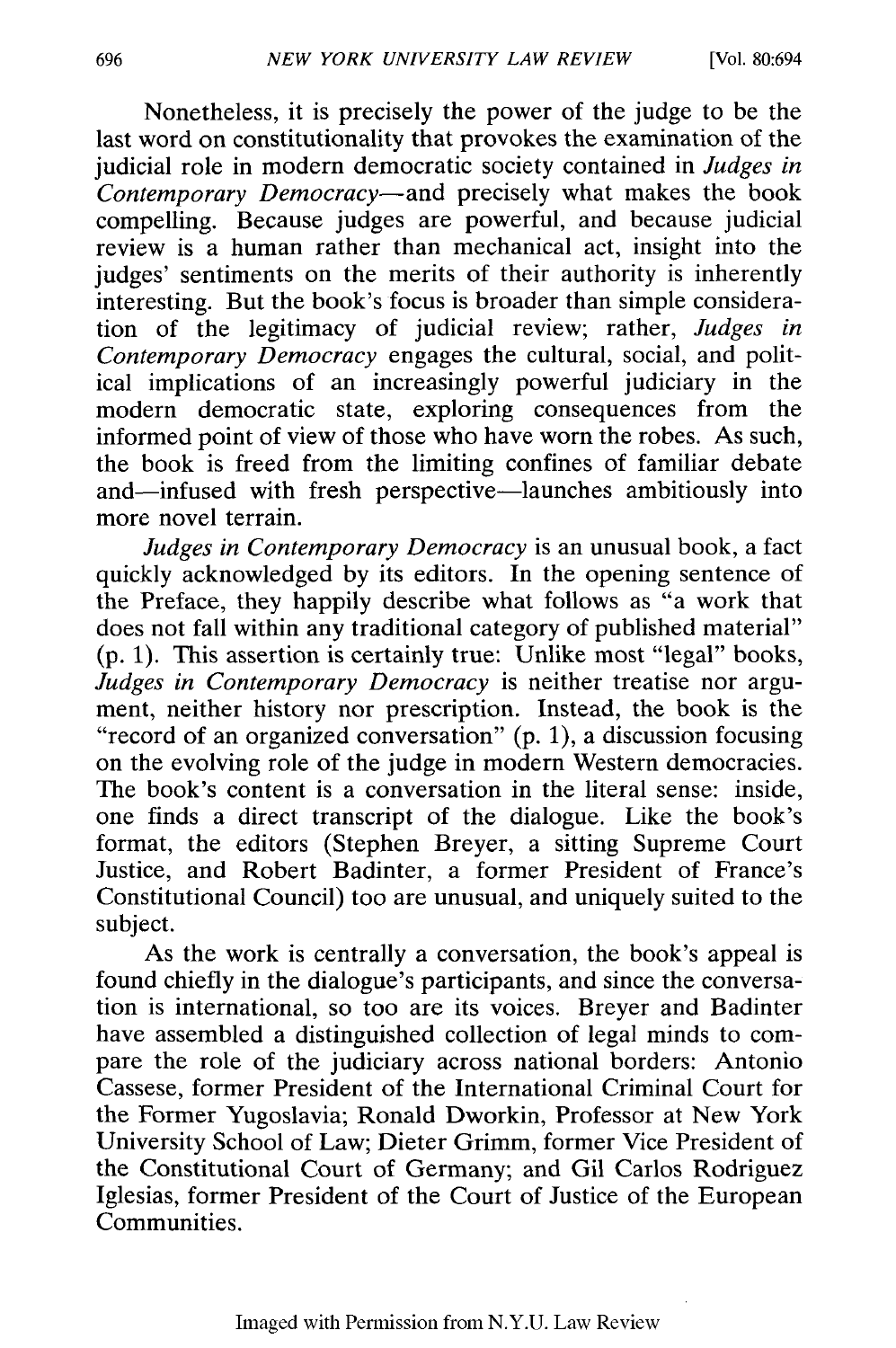In prefatory remarks, Badinter and Breyer propose that the discussion will serve as "a kind of artifact, a first-hand account of... what is commonly referred to as the 'globalization' of constitutional law" (p. 6). To that end, the two editors establish a structure for the conversation: Each participant is to present an essay on an assigned subject, all tangentially related to Breyer and Badinter's central consideration, namely "the growth of judicial authority and the enhanced role of the judge in many modern Western democracies" (p. 1). After each presentation, the six participants engage in a discussion of the topic, guided by lines of questioning suggested by the presenter. Breyer and Badinter's aims are optimistically open-ended. The goal is for the conversation to "seek neither finality nor shared conclusions" (p. 1), but rather to "find its purpose in the discussion itself-in the free exchange of thought, the interplay of ideas, the opportunities for  $\ldots$  new insights" (p. 1).

The discussions following the presentations cover an extremely broad spectrum of material, casually canvassing all manner of international cases, treaties, and historical developments. One quickly notices that the tendency among the group is towards digression from the stated topic while "talking shop." With leisurely reflection, the six allow their conversations to roam where they will. This amiable patience for questioning and deviation sometimes frustrates Badinter, who gamely tries to refocus the conversation when it has strayed too far from the stated intent, however fascinating such tangents may be. Despite Badinter's occasional protest, the real pleasure of the book is in these moments when the participants wander off the track, following their own voracious curiosities. It is then that the reader is allowed to see the legal mind in action, as it were, searching simultaneously for distinction and commonality.

It is the collegial familiarity of the discussions which lends the conversations their easy charm. For example, Justice Breyer refers to Professor Dworkin as "Ronnie," who in turn calls Breyer "Steve." Despite the casual tone, the vast experience of the conversation's participants renders it practically impossible (and probably unnecessary) to capture all the nuance, the galloping backand-forth, of the conversation in this review. More important to note is that such a conversation should occur at all, and that it is both illuminating and interesting.

It should come as no surprise that Justice Breyer played a crucial role in organizing the conversation. It was Breyer, after all, who gave Supreme Court jurisprudence its most explicit considera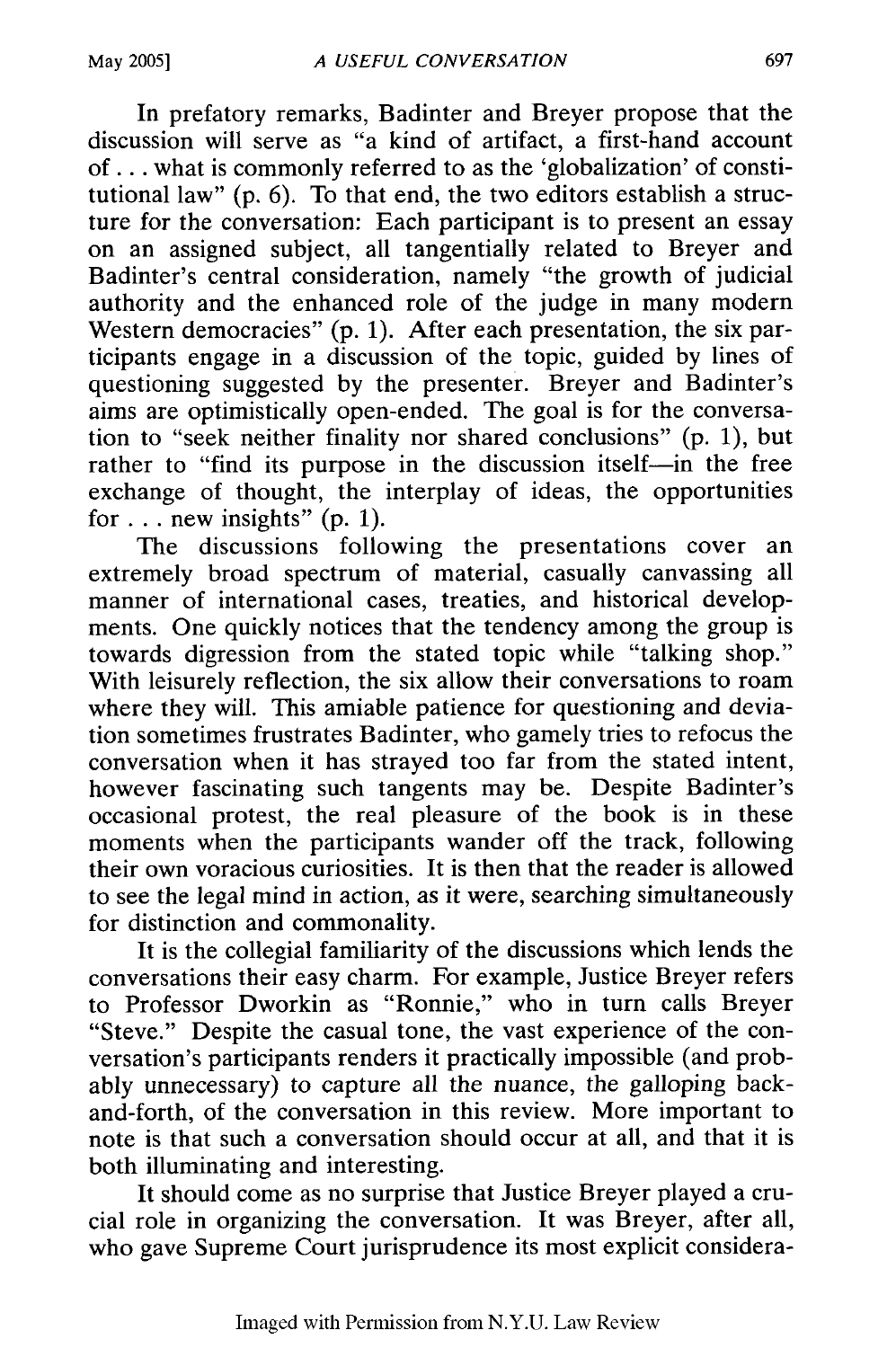tion of the possible utility of comparative constitutional study, albeit in a dissenting opinion<sup>7</sup> that earned the scorn of certain other justices.<sup>8</sup> In *Printz v. United States*,<sup>9</sup> the Court considered whether interim provisions contained in a federal law-the Brady Handgun Violence Prevention Act<sup>10</sup>—requiring state and local law enforcement officers to perform background checks on would-be handgun purchasers could pass Constitutional muster. The Court ultimately held that these requirements amounted to an unconstitutional "commandeering" of state and local agents **by** Congress,11 but Justice Breyer, in dissent, urged the Court to consider the experience of other nations in dealing with precisely these types of federalism questions. Breyer wrote:

ITihe United States is not the only nation that seeks to reconcile the practical need for a central authority with the democratic virtues of more local control. At least some other countries, facing the same basic problem, have found that local control is better maintained through application of a principle that is the direct opposite of the principle the majority derives from the silence of our Constitution. **. .** . Of course, we are interpreting our own Constitution, not those of other nations, and there may be relevant political and structural differences between their systems and our own **....** But their experience may nonetheless cast an empirical

So here you're trying to get a picture how other people have dealt with it. And am I influenced by that? I am at least interested in reading it. And the fact that this has gone on all over the world and people have come to roughly similar conclusions, in my opinion, was the reason for thinking it at least is the kind of issue that maybe we ought to hear in our court, because I thought our people in this country are not that much different than people other places.

**Id.**

11 521 U.S. at 933.

<sup>7</sup> Printz v. United States, 521 U.S. 898, 976-77 (1997) (Breyer, J., dissenting).

<sup>8</sup> Id. at 921 n.11 ("We think such comparative analysis inappropriate to the task of interpreting a constitution **.. .** . The fact is that our federalism is not Europe's."). This debate over the value and legitimacy of comparative analysis in the Court's jurisprudence continues. Justice Breyer recently engaged Justice Scalia, the Court's fiercest critic of the use of comparative constitutional analysis, in a unique public discussion of the merits and disadvantages of looking to international constitutional experience in resolving our own constitutional questions. *See* Stephen Breyer & Antonin Scalia, Moderated Discussion at American University Washington College of Law (Jan. 13, 2005), *at* http://domino. american.edu/AU/media/mediarel.nsf/608575dac58ec4a785256869007c9cba/1f2f7dc4757fd 01e85256f890068e6e0?OpenDocument. Throughout, Scalia forcefully questions the relevance of "foreign law." While studying foreign experience "is very useful in devising a constitution," he notes, "why is it useful in interpreting one?" *Id.* Breyer responds by invoking the underlying commonality of human experience and arguing that constitutional interpretation need not be imagined as a uniquely American endeavor, but rather one with parallels across the world:

<sup>9 521</sup> U.S. 898 (1997).

<sup>10</sup> Pub. L. No. 103-159, 107 Stat. 1536 (1993) (codified at 18 U.S.C. §§ 921-925 (2000)).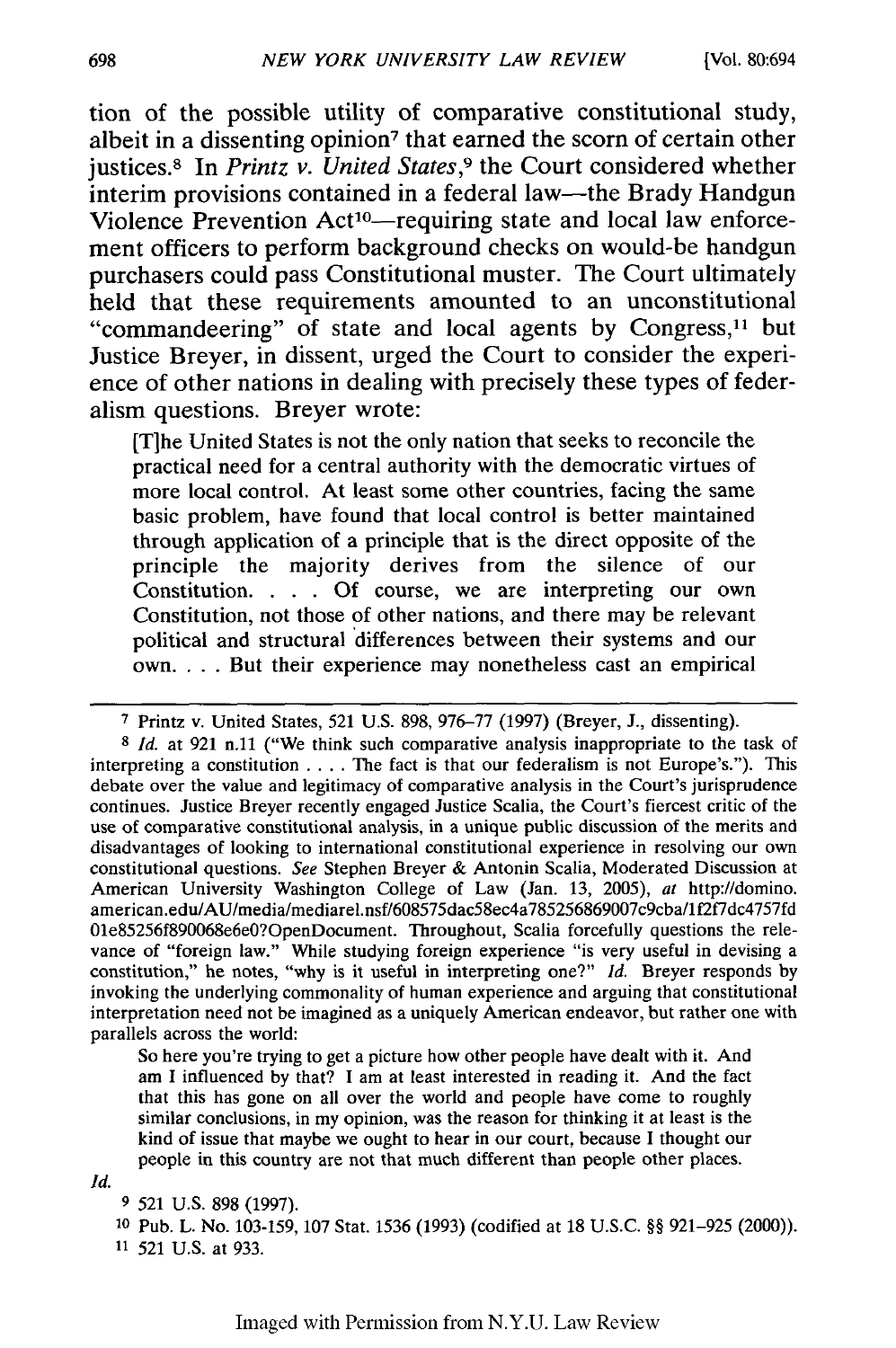light on the consequences of different solutions to a common legal problem **.... 12**

Justice Breyer is proposing that whether one is skinning cats or distributing power between national and subnational governments, different methods can achieve desired outcomes. 13 In *Printz,* Breyer's willingness to participate in functional analysis of other constitutional systems in order to better understand the possibilities of American federalism illustrates the underlying curiosity that drives *Judges in Contemporary Democracy* and gives the book its unique appeal.

As Justice Breyer has recognized, using comparative law to analyze may prove illuminating-or, at the very least, interesting. Comparative constitutional study, though now taught in American law schools as a global corollary to more traditional constitutional law courses, is still a relatively young discipline, because only in the last half-century have a significant number of stable constitutional democracies emerged to warrant useful study. 14 The study of comparative constitutional law differs from other branches of traditional legal study because one is not studying a body of law so much as one is learning "a method, or a variety of methods, used to compare different bodies of law."<sup>15</sup> Judges in Contemporary Democracy there-

14 COMPARATIVE CONSTITUTIONAL LAW, at v (Vicki C. Jackson & Mark Tushnet eds., 1999).

**<sup>15</sup>**Ugo Mattei, *Some Realism about Comparativism: Comparative Law Teaching in the Hegemonic Jurisdiction,* 50 AM. **J.** COMP. L. Supp. 87, 87 (2002).

<sup>12</sup> *Id.* at 976-77.

**<sup>13</sup>**However, the functionalist approach demonstrated by Justice Breyer's dissent in *Printz* is but one use of comparative analysis. In recent years, the Court has also utilized comparative analysis to provide support for decisions interpreting the content of substantive due process: In *Lawrence v. Texas,* 539 U.S. 558 (2003), Justice Kennedy's majority opinion cited decisions of the European Court of Human Rights in support of the Court's decision to invalidate a Texas statute outlawing homosexual activity. *Id.* at 573. In so doing, Kennedy implicitly endorsed the utility of comparative analysis in considering domestic constitutional issues, thus complementing Breyer's approach in *Printz.* Much has been written about the use of comparative analysis in *Lawrence. See, e.g.,* Roger P. Alford, Federal Courts, International Tribunals, and the Continuum of Deference: A Postscript on Lawrence v. Texas, 44 VA. J. INT'L L. 913 (2004) (discussing Kennedy's use of European Court of Human Rights precedent to interpret U.S. constitutional obligations); Roger P. Alford, *Misusing International Sources to Interpret the Constitution,* 98 AM. J. **INr'L** L. 57 (2004) (arguing that Breyer's method of comparative analysis would undermine rather than bolster U.S. constitutional guarantees). Even more recently, in writing the majority opinion for a sharply divided Court, Justice Kennedy again cited international legal authority as support for the Court's holding that imposing the death penalty on persons under the age of eighteen violated the Eighth Amendment. *See* Roper v. Simmons, 125 **S.** Ct. 1183, 1198-1200 (2005). Brushing aside questions of the validity of such comparative analysis, Kennedy wrote that "[i]t is proper that we acknowledge the overwhelming weight of international opinion against the juvenile death penalty" because "[t]he opinion of the world community, while not controlling our outcome, does provide respected and significant confirmation for our own conclusions." Id. at 1200.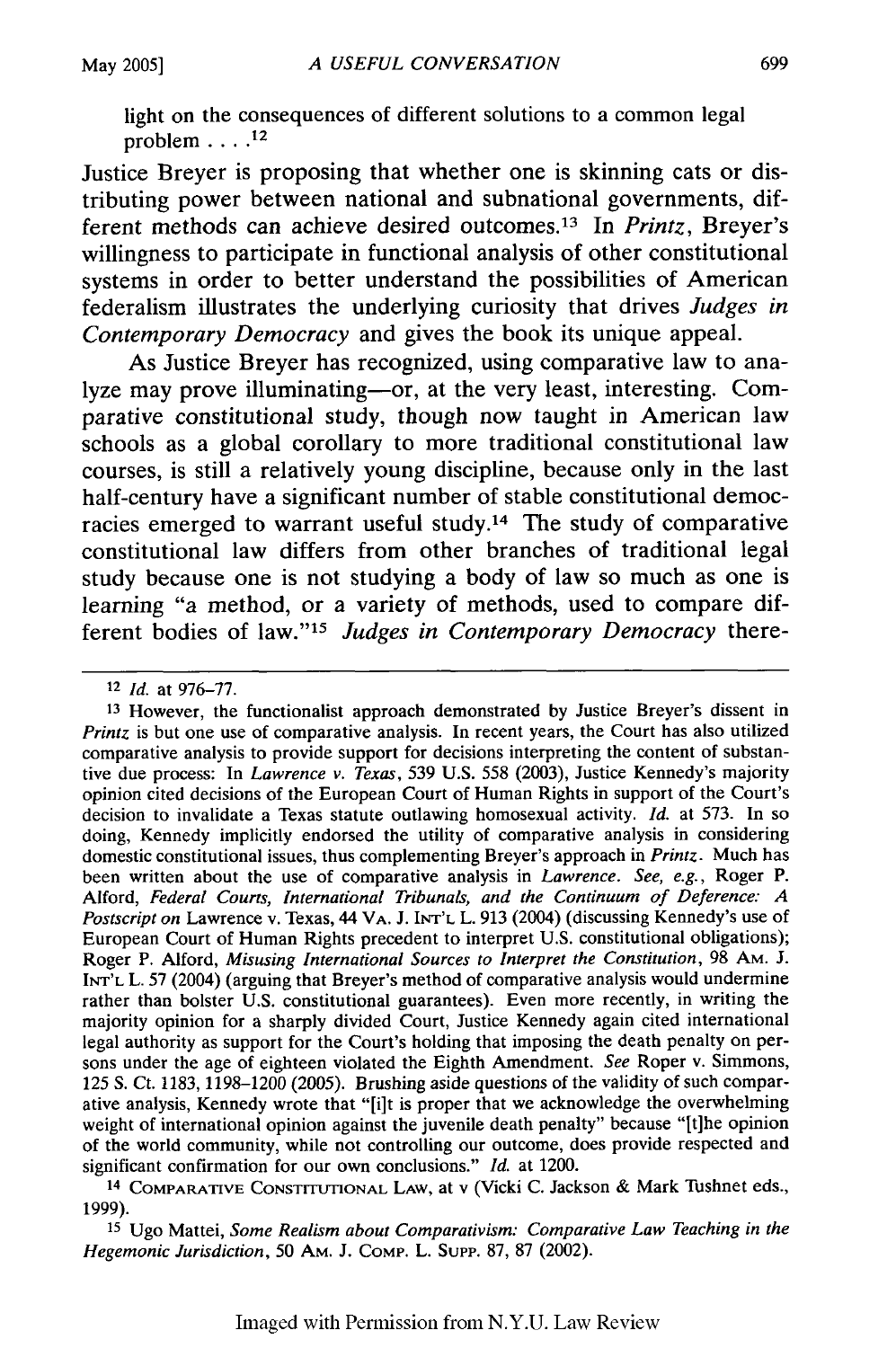fore offers an example of this methodology in casual practice, giving the comparativist student a unique demonstration of how such comparison is possible for practitioners as well as for academics.

The book illustrates how dialogue between judges, the law's most determinative agents, has the potential to open up new understandings about old legal conundrums. In that vein, it is interesting to observe what the participants here find interesting, and useful to notice what they notice. For example, when discussing the judge's role in "Supervision of the Political Process," Dworkin and Badinter engage in a lively exchange about French restrictions on political advertising. Badinter calls the American system "horrible" and "shock[ing]" (p. 150), and explains the French system of what Americans would refer to as campaign finance reform. The French Constitutional Council is responsible for final review of each candidate's expense accounts, and commissions staffed by lower magistrates monitor what Badinter calls "the game" of advertising (p. 150), determining when an advertisement is political in nature and making sure candidates receive equal television time. Fascinated, Dworkin presses Badinter as to how French judges determine when a political ad has crossed the line. Badinter has immense difficulty explaining the parameters of review to Dworkin, who, with the perspective of one outside the French system, precisely isolates the inherent assumptions:

DWORKIN: No, no, you cannot accuse your opponent of a crime. But can you show a picture of him picking his nose? BADINTER: No, no, that would not be appropriate. DWORKIN: What stops that? BADINTER: That would be the judge. DWORKIN: Now, under what regulation? BADINTER: The general statute on defamation and ridicule. DWORKIN: But this is not defamation. There is no lie; there is no falsehood. You are simply using your time to show an ugly picture of your opponent **....** Is there anything in a judge's power that can stop this kind of ad?

(p. 151). With specific reference to the infamous "Willie Horton" ad, Dworkin and Badinter eventually concede that cultural differences anchor the legal differences; as Dieter Grimm says in summary, "[t]he cultural framework plays an important role" (p. 151) in determining which legal solutions are feasible. The utility of such an exchange is apparent: It exposes both men to dramatically different systems of achieving a common end-effective regulation of political advertising. In so doing, each challenges and expands the meaning of each of the